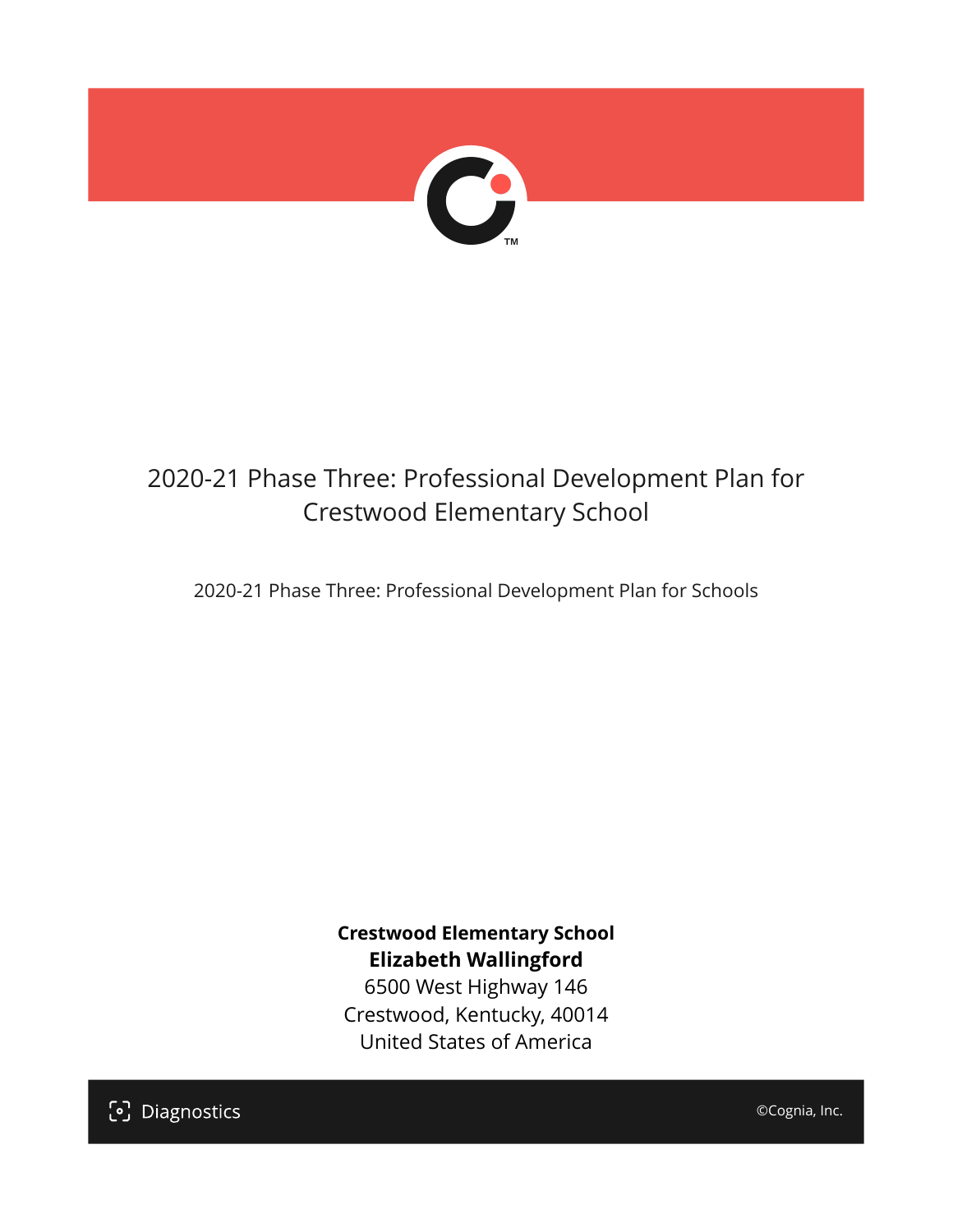2020-21 Phase Three: Professional Development Plan for Schools - 2020-21 Phase Three: Professional Development Plan for

Crestwood Elementary School - Generated on 02/05/2021

Crestwood Elementary School

## **Table of Contents**

[2020-21 Phase Three: Professional Development Plan for Schools](#page-2-0)[3](#page-2-0)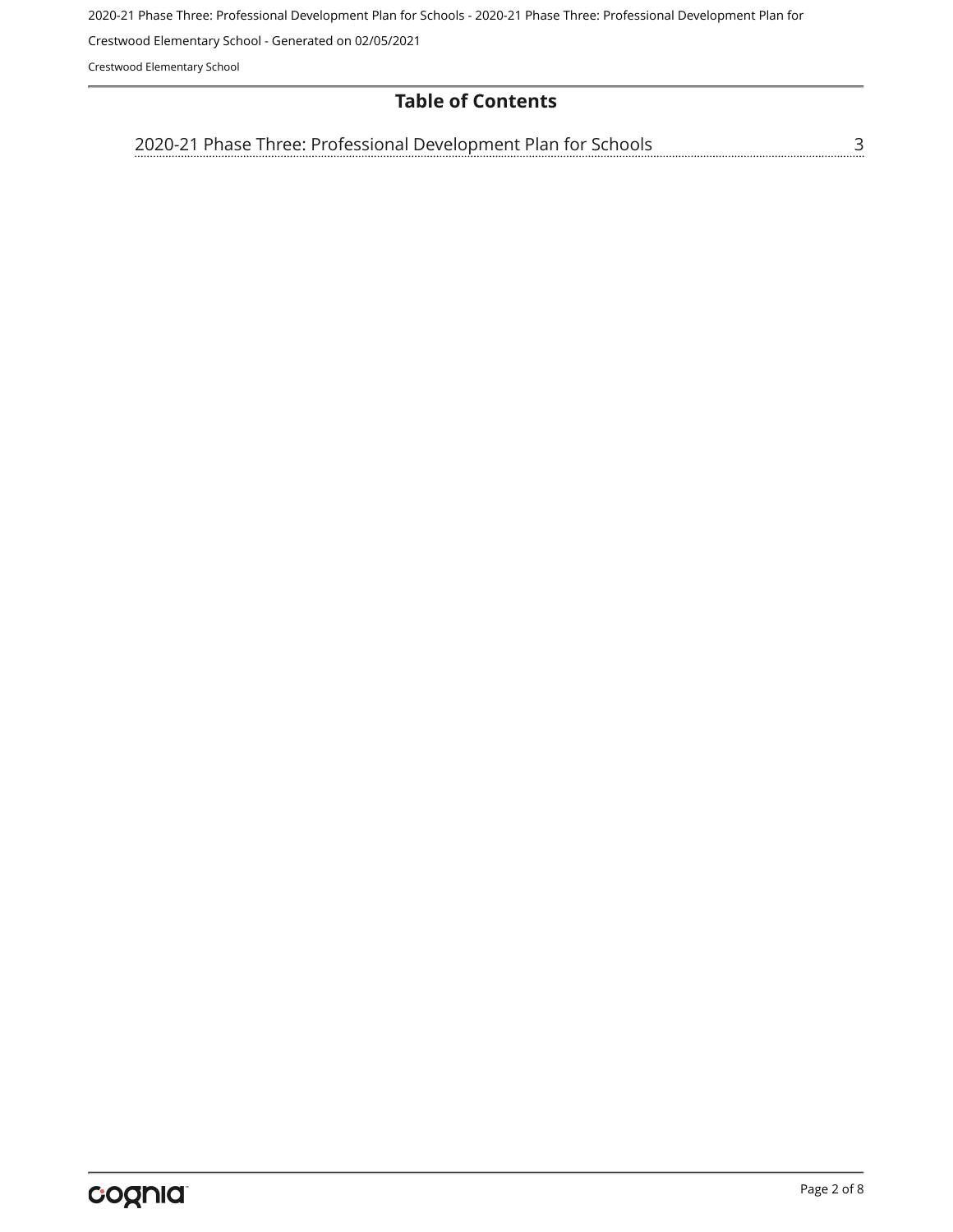## <span id="page-2-0"></span>**2020-21 Phase Three: Professional Development Plan for Schools**

The purpose of this diagnostic is to support the school in designing and implementing a professional development plan that aligns to the goals established in KRS 158.6451 and the local needs assessment. The basis of the professional development plan aligns to [704 KAR 3:035,](https://apps.legislature.ky.gov/Law/kar/704/003/035.pdf) which states the following:

Annual Professional Development Plan:

Section 2. Each local school and district shall develop a process to design a professional development plan that meets the goals established in KRS 158.6451 and in the local needs assessment. A school professional development plan shall be incorporated into the school improvement plan and shall be made public prior to the implementation of the plan. The local district professional development plan shall be incorporated into the district improvement plan and posted to the local district Web site prior to the implementation of the plan.

Section 3. Each school and local district professional development plan shall contain the following elements:

1. A clear statement of the school or district mission

2. Evidence of representation of all persons affected by the professional development plan

3. A needs assessment analysis

4. Professional development objectives that are focused on the school or district mission, derived from the needs assessment, and specify changes in educator practice needed to improve student achievement; and

5. A process for evaluating impact on student learning and improving professional learning, using evaluation results

1. What is the school's mission?

The mission of Crestwood Elementary School is to ensure all students become critical, creative thinkers; independent, lifelong learners; and active, responsible, and productive citizens through a shared commitment of the home, school, and community. It is our vision to ensure the learning of all students through a rigorous learning environment where students are actively engaged and take ownership of their learning.

2. The needs assessment provides the framework for **all** schools to clearly identify their most critical areas for improvement that will be addressed in the planning process through the development of goals, objectives, strategies and activities.

Based on the most critical areas for improvement identified in the completed needs assessment per [703 KAR 5:225](https://apps.legislature.ky.gov/law/kar/703/005/225.pdf) (3), what are the school's **top two priorities** for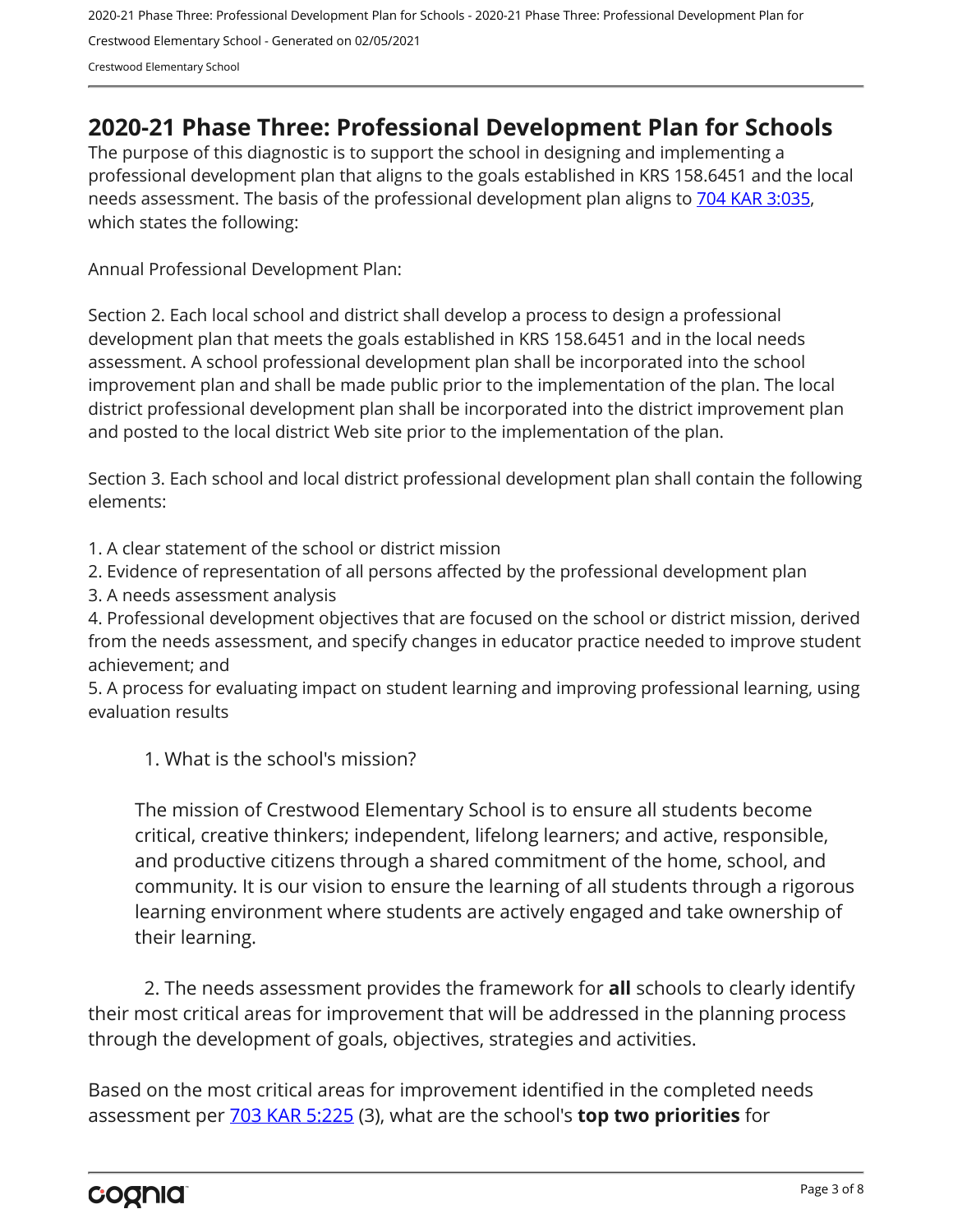Crestwood Elementary School

professional development that support continuous improvement?

Culturally-Responsive Teaching and Addressing Unfinished Learning After COVID-19.

3. How do the identified **top two priorities** of professional development relate to school goals?

Culturally-Responsive Instruction relates to our achievement gap goal to reduce the gap for EL and Hispanic students in both reading and math as it will help build teacher capacity in understanding the instructional core and how the relationship between their expertise, the role of the student, and the rigor of assigned tasks can be maintained for all students, regardless of culturally or linguistic diversity. Addressing Unfinished Learning After COVID-19 relates to our growth goal to ensure growth in both math and reading; our other academic indicator goals in the areas of science, social studies, and writing; and our proficiency goals in reading and math as this professional development plan will include an analysis of unfinished learning due to remote learning enacted to mitigate the spread of COVID-19 in the spring of 2020 and throughout the 2020-21 school year, a curriculum revision process to focus on priority standards, and training sessions in remote best practices and student engagement.

4a. For the first priority need, what are the specific objectives for the professional development aligned to the school goal(s)? Consider the long and short term changes that need to occur in order to meet the goal.

Create awareness and provide teachers and school leadership with resources to implement culturally responsive teaching

4b. What are the intended results? (student outcomes; educator beliefs, practices, etc.)

Student outcomes include increased proficiency in reading and math for EL and Hispanic students, as evidenced by MAP and/or KPREP data; a reduction in novice scores for EL and Hispanic students, as evidenced by MAP and/or KPREP; and a reduction in the percent of EL and Hispanic students referred for Tier 2 and Tier 3 interventions. Educators will gain a greater understanding of how one's culture programs the brain to process data and impacts learning relationships. They will also understand the role of student-teacher relationships and the stance of warm demander as essential for student learning. Shifts in practice will include assetbased feedback, teaching academic mindsets, utilizing cognitive routines, and increasing student agency.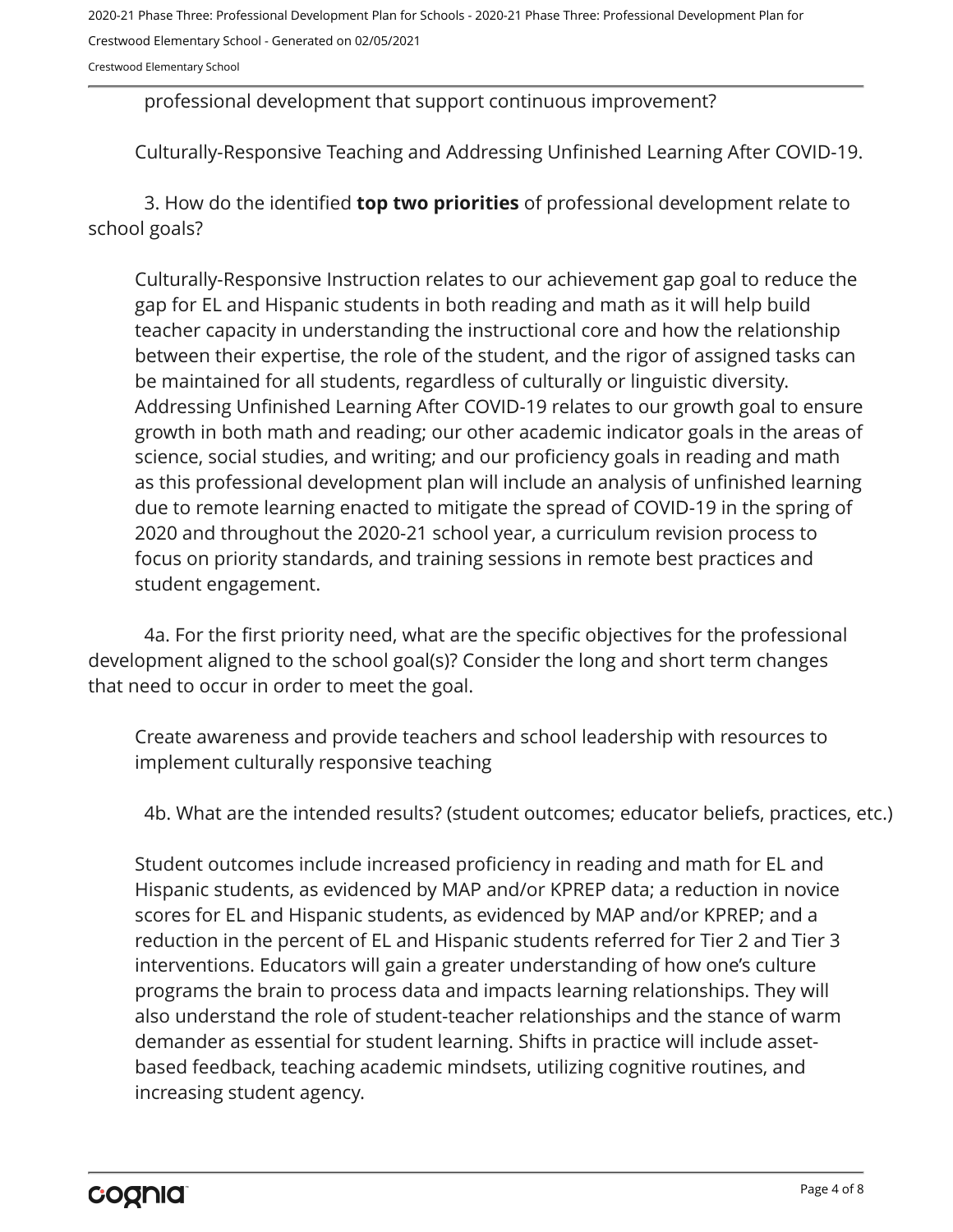Crestwood Elementary School

4c. What will be the indicators of success? Consider the completed actions or markers that need to occur that would indicate the goals and objectives have been achieved.

Indicators of success will include a reduction in the achievement gap for Hispanic and EL students in all content areas and an increase in Culturally-Responsive Teaching practices as evidenced by classroom observations, walk-throughs, and teacher surveys.

4d. Who is the targeted audience for the professional development?

Classroom teachers, EL teachers, ECE teachers, interventionists, instructional assistants, related arts teachers, leadership team

4e. Who is impacted by this component of professional development? (students, teachers, principals, district leaders, etc.)

Students will be impacted by a shift in their classroom role to that of an active, efficacious learner. Teachers will be impacted by changes to their beliefs and practices as outlined in 4b. The administrative team will be impacted by shifting their focus during classroom observations and monitoring success over time.

4f. What resources are needed to support the professional development? (staff, funding, technology, materials, time, etc.)

Books: Culturally-Responsive Teaching and the Brain by Zaretta Hammond (Title 2 funds) Funding: stipends for teacher leaders who will guide the work (Title 2 funds) Time: 4 hours for book study follow-up outside of school hours

4g. What ongoing supports will be provided for professional development implementation? (coaching, professional learning communities, follow up, etc.)

The professional development will occur in four collaborative sessions in a professional learning community; teacher leaders will be selected to serve on a diversity, equity, and inclusion committee to determine the necessary steps for PD implementation including coaching models, follow-up PD, and next steps

4h. How will the professional development be monitored for evidence of implementation? Consider data (student work samples, grade-level assessments, classroom observations, etc.) that will be gathered, persons responsible and frequency of data analysis.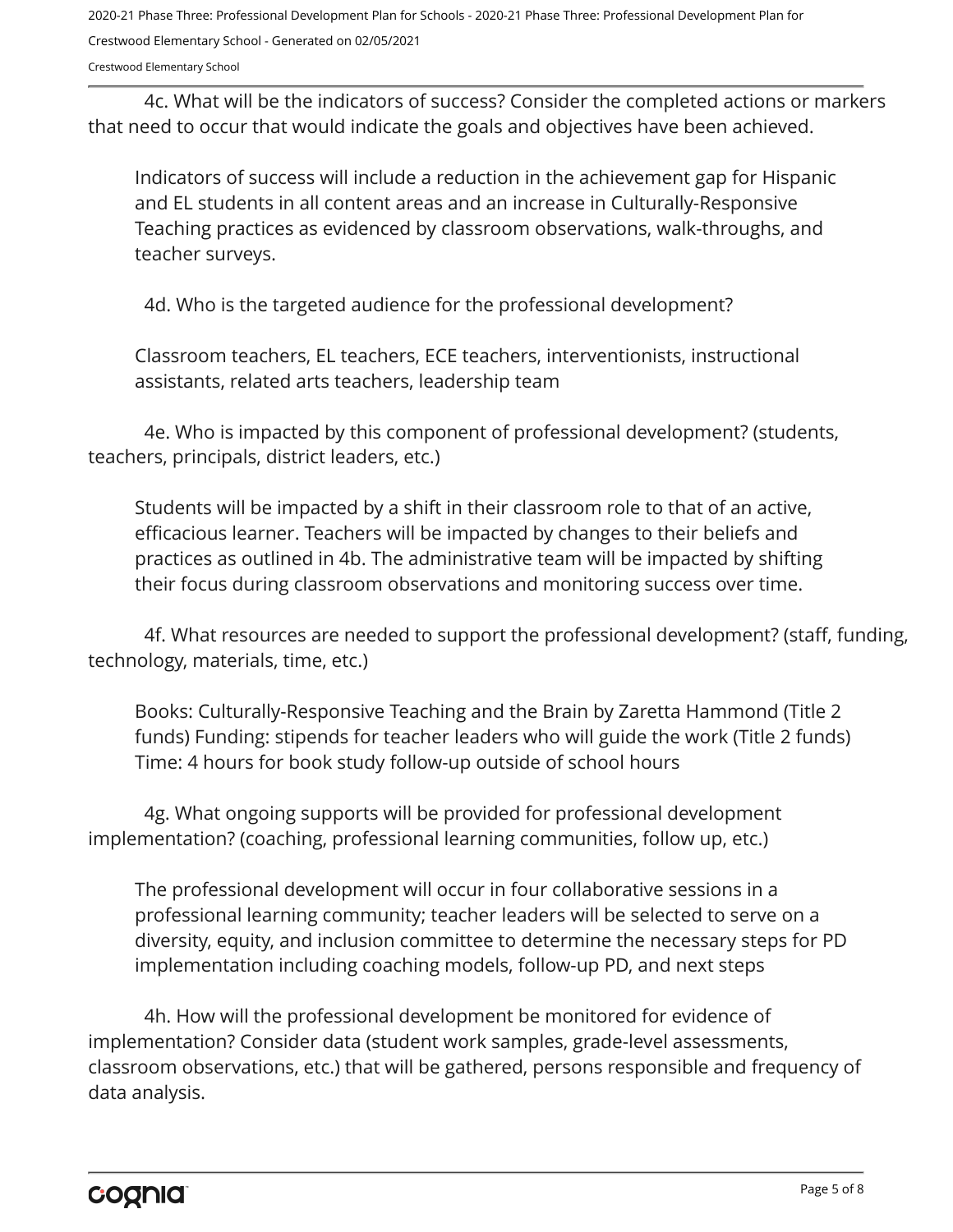Crestwood Elementary School

Classroom observations from the leadership team, teacher surveys, student work samples and task analysis

5a. For the second priority need, what are the specific objectives for the professional development aligned to the school goal(s)? Consider the long and short term changes that need to occur in order to meet the goal.

\*Increase proficiency in reading, math, and writing \*Increase conditional growth in reading and math \*Revise curriculum maps in response to unfinished learning due to the implementation of Non-Traditional Instruction in response to the COVID-19 pandemic

5b. What are the intended results? (student outcomes; educator beliefs, practices, etc.)

Student learning will be focused on the essential and enduring standards for the grade level, while also addressing unfinished learning from the 2019-20 school year. To that end, student proficiency will increase to pre-COVID levels. Educators will review curriculum maps and student data to determine the essential and enduring learning objectives for the 2020-21 school year. Curriculum maps will be revised accordingly.

5c. What will be the indicators of success? Consider the completed actions or markers that need to occur that would indicate the goals and objectives have been achieved.

\*Revised curriculum maps in reading, math, and writing \*Formative assessment data indicating mastery of essential and enduring standards \*Increased proficiency in reading, math, and writing as evidenced by KPREP \*Increased conditional growth scores in reading and math as evidenced by MAP

5d. Who is the targeted audience for the professional development?

Classroom teachers, ECE teachers, EL teachers, interventionists

5e. Who is impacted by this component of professional development? (students, teachers, principals, district leaders, etc.)

Students will be impacted as their learning will be focused on essential and enduring standards and instructional practices will be focused on high-yield strategies for engagement and student learning. Teachers will be impacted, as they will revise curriculum maps and adjust learning accordingly. Administrators and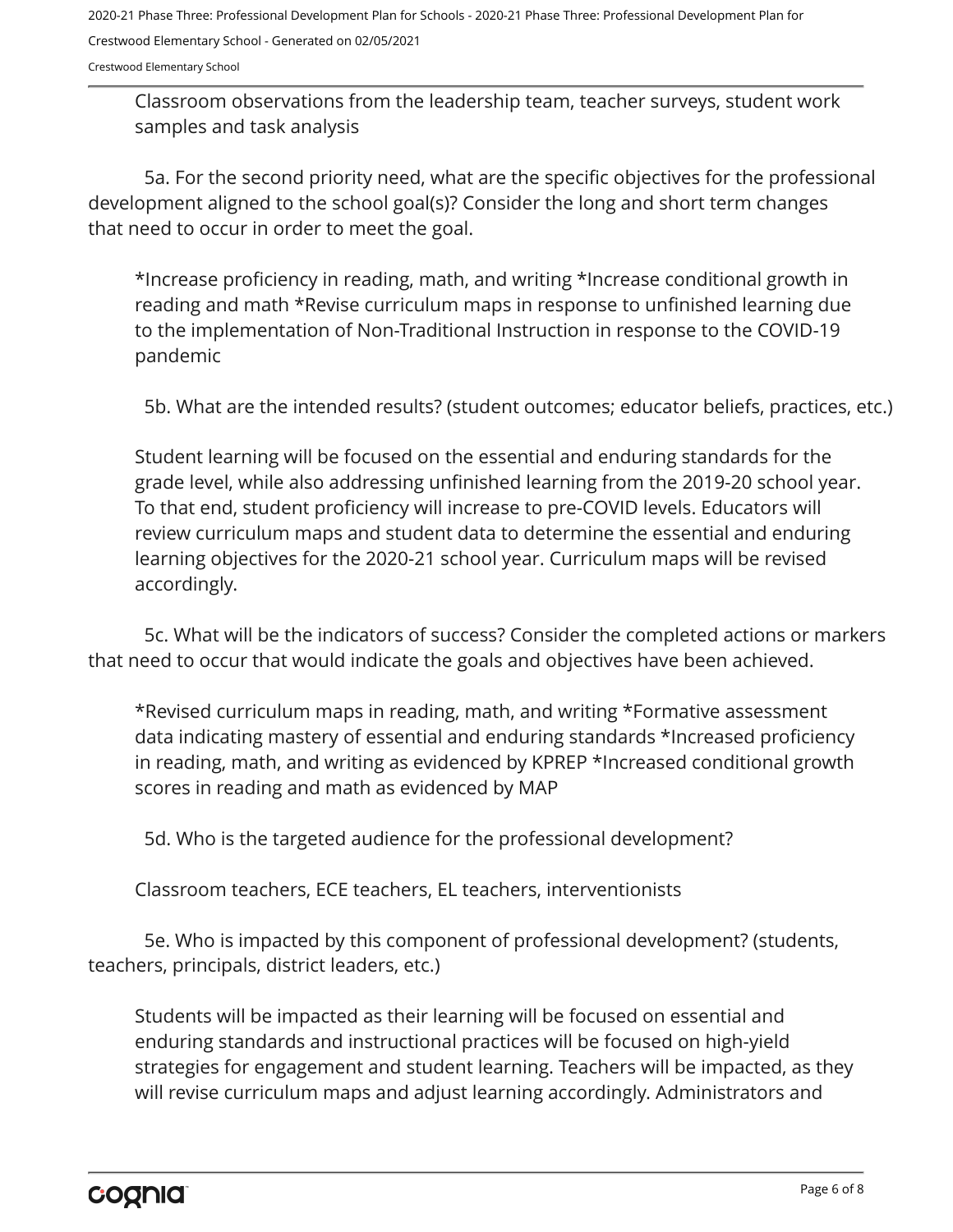Crestwood Elementary School

coaches will be impacted as they will conduct walk-throughs, observations, and follow-up sessions with teachers to monitor the work and ensure implementation.

5f. What resources are needed to support the professional development? (staff, funding, technology, materials, time, etc.)

Time - Teacher Work Days in January, February, March Materials - Achieve the Core guidance documents, KDE standards documents Technology - G Suite for Education, shared Google Drive No additional funding needed

5g. What ongoing supports will be provided for professional development implementation? (coaching, professional learning communities, follow up, etc.)

Ongoing support will occur in professional learning communities, coaching cycles as needed, and follow-up from classroom observations

5h. How will the professional development be monitored for evidence of implementation? Consider data (student work samples, grade-level assessments, classroom observations, etc.) that will be gathered, persons responsible and frequency of data analysis.

Revised curriculum maps; data from KPREP, MAP, and DRA; formative assessment data; PLC meeting agendas; lesson plans and classroom observations

6. Optional Extension: If your school has identified additional professional development priorities that you would like to include, you may upload an attachment with the answers to question 3 and a-h as seen in questions 4 and 5. If you do not wish to include an optional extension, please list N/A in the space provided below.

N/a